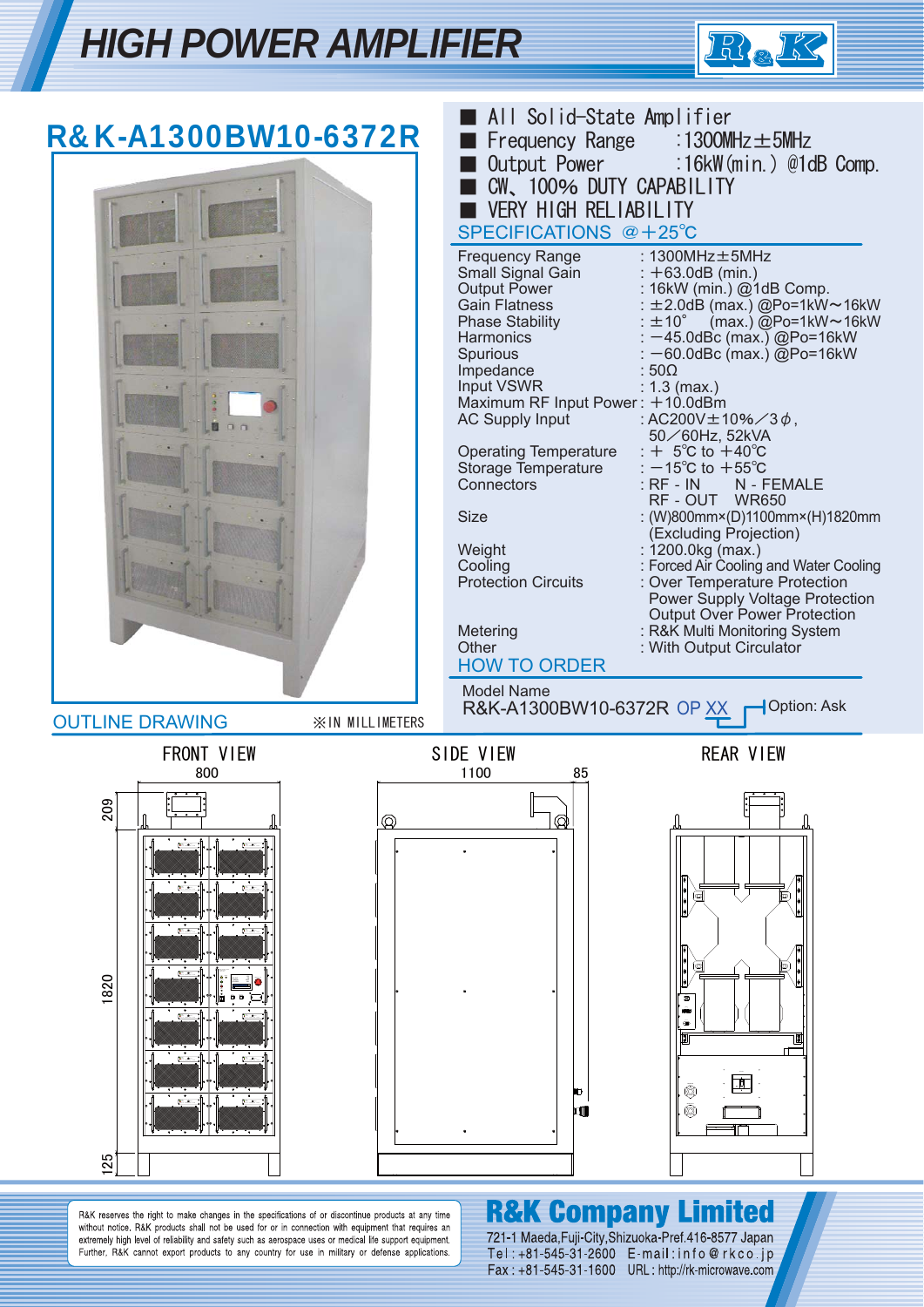

## TYPICAL PERFORMANCE (Temp @+25℃) R&K-A1300BW10-6372R



R&K reserves the right to make changes in the specifications of or discontinue products at any time without notice. R&K products shall not be used for or in connection with equipment that requires an extremely high level of reliability and safety such as aerospace uses or medical life support equipment. Further, R&K cannot export products to any country for use in military or defense applications.

# **R&K Company Limited**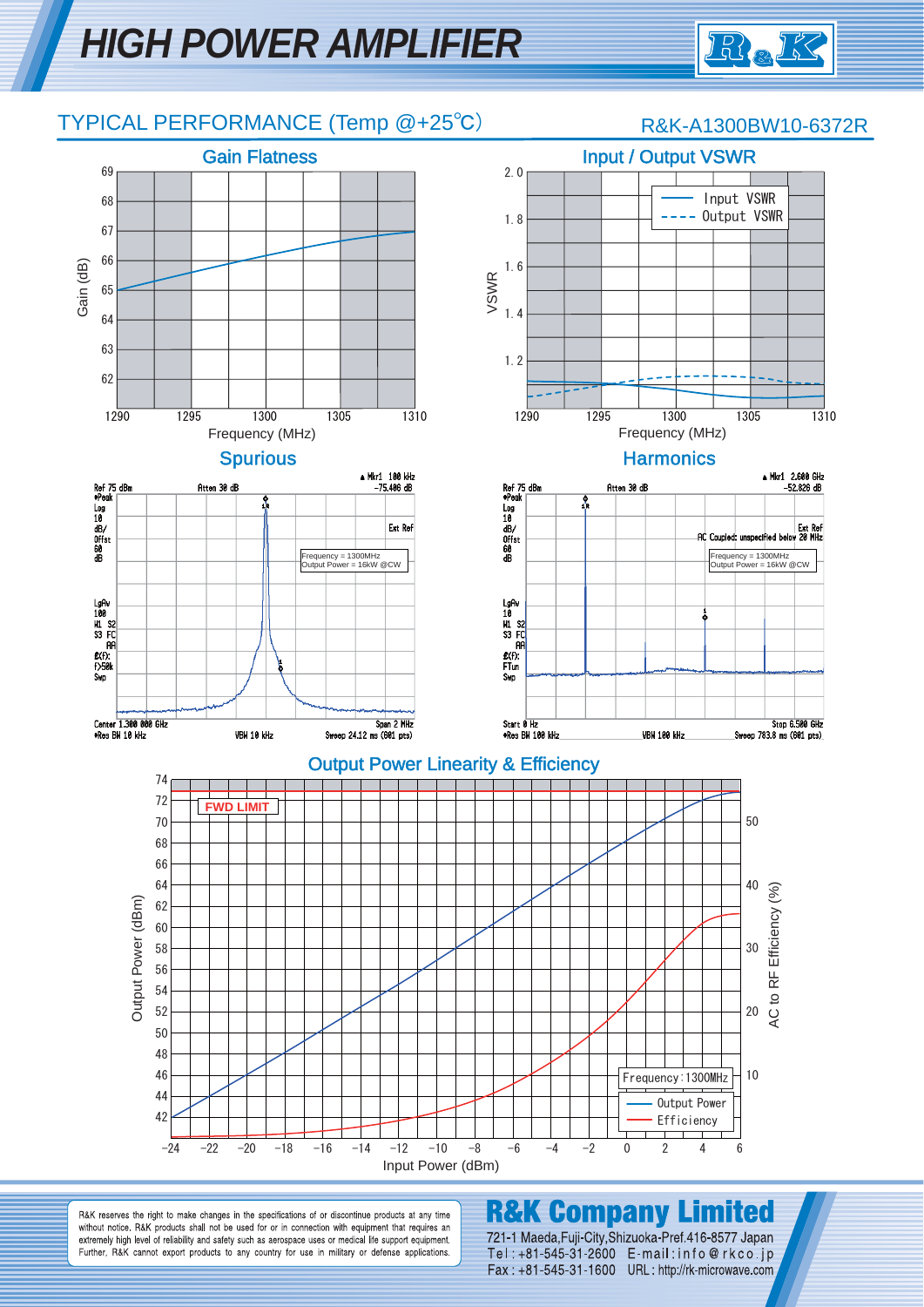

# TYPICAL PERFORMANCE (Temp @+25℃) R&K-A1300BW10-6372R





1 2 3 4 5 6 7 8 9 10 11 12 13 14 15 16 Output Power (kW)



mited

**R&K Company** R&K reserves the right to make changes in the specifications of or discontinue products at any time without notice. R&K products shall not be used for or in connection with equipment that requires an 721-1 Maeda, Fuji-City, Shizuoka-Pref. 416-8577 Japan

extremely high level of reliability and safety such as aerospace uses or medical life support equipment. Further, R&K cannot export products to any country for use in military or defense applications. Tel: +81-545-31-2600 E-mail: info@rkco.jp Fax: +81-545-31-1600 URL: http://rk-microwave.com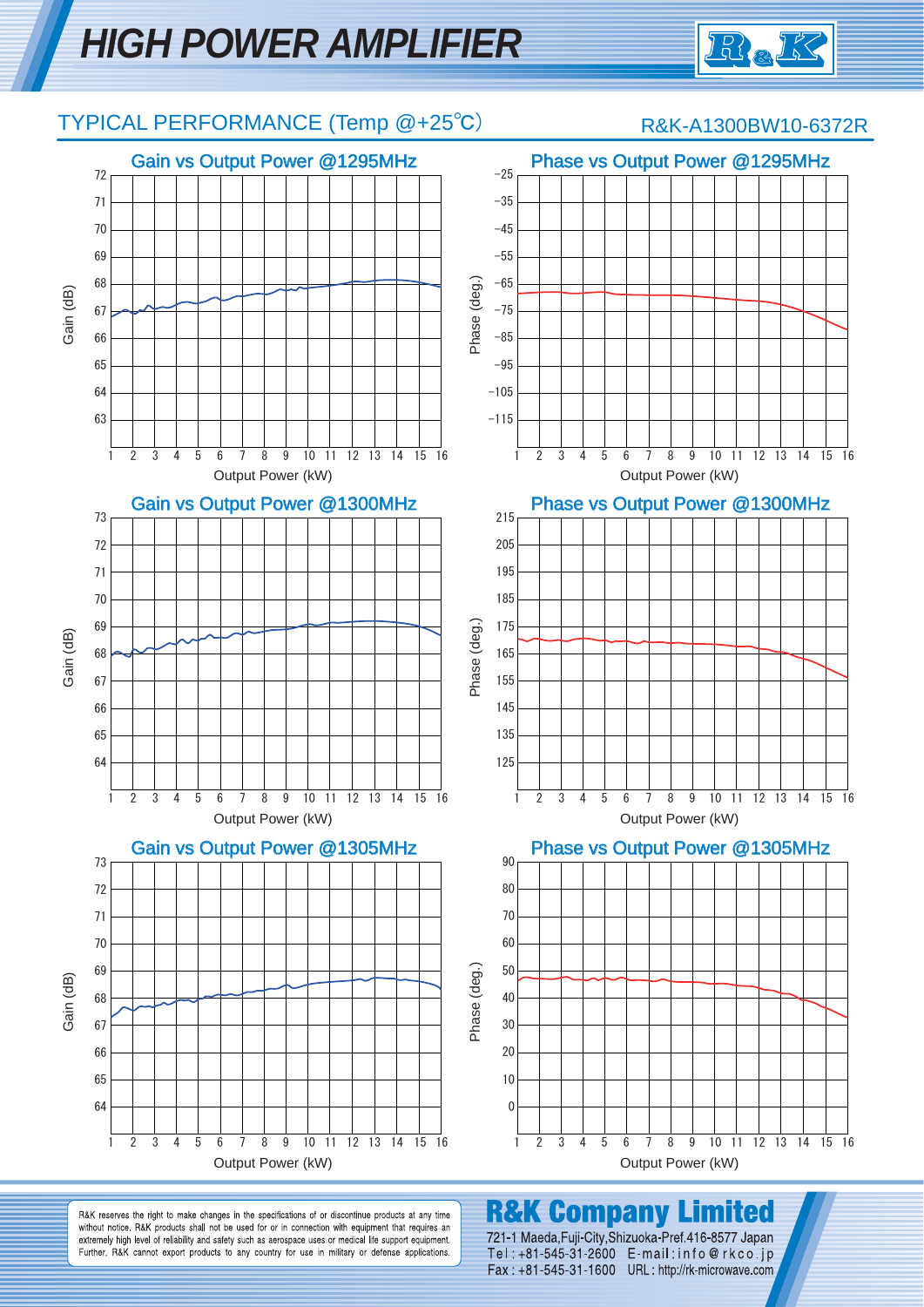

## TYPICAL PERFORMANCE (Temp @+25°C) R&K-A1300BW10-6372R

### ■Phase Noise

### ・Frequency = 1295MHz Output Power = 16kW @CW



・Frequency = 1300MHz Output Power = 16kW @CW



### ・Frequency = 1305MHz Output Power = 16kW @CW



R&K reserves the right to make changes in the specifications of or discontinue products at any time without notice. R&K products shall not be used for or in connection with equipment that requires an extremely high level of reliability and safety such as aerospace uses or medical life support equipment. Further, R&K cannot export products to any country for use in military or defense applications.

# **R&K Company Limited**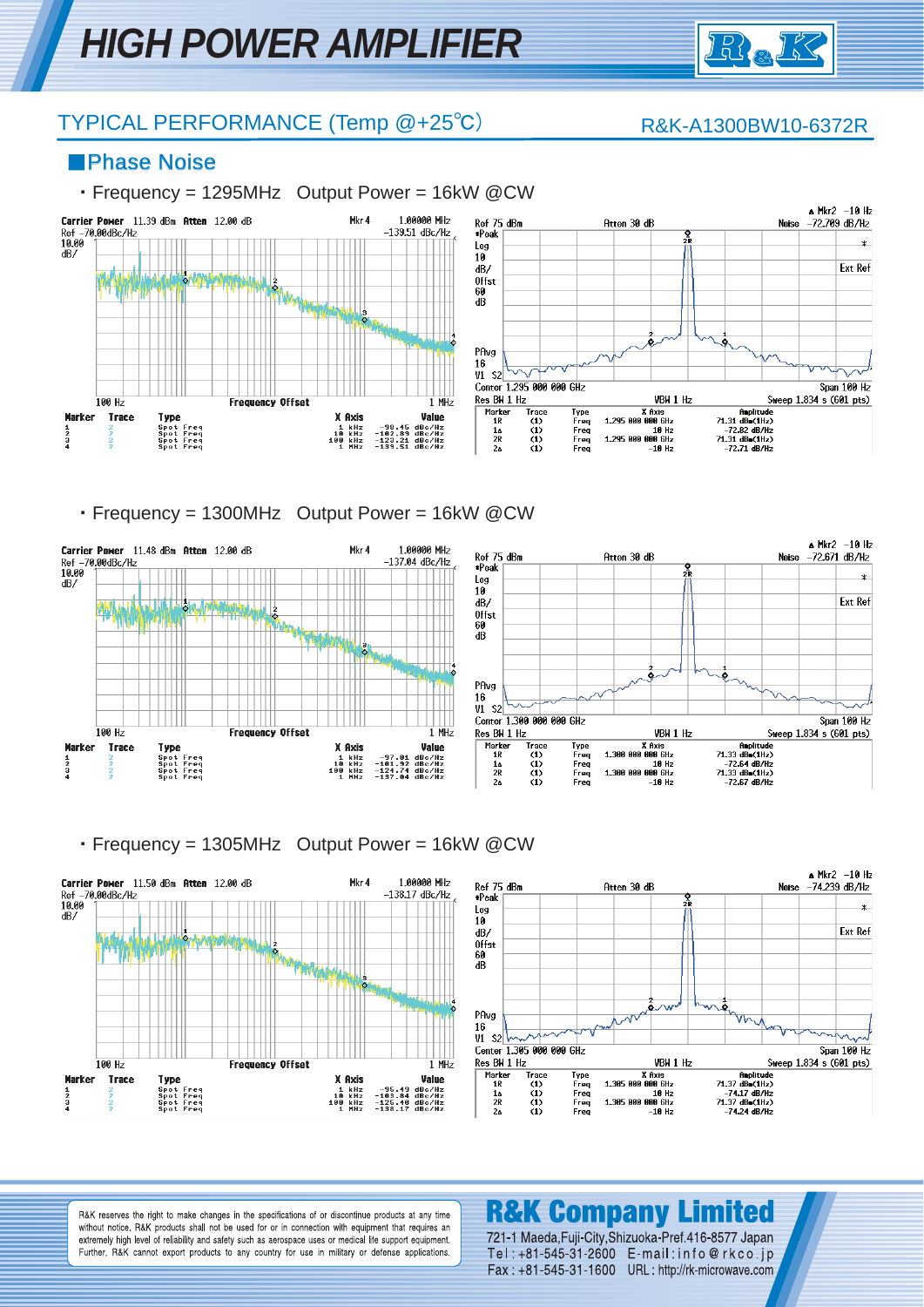

# TYPICAL PERFORMANCE (Temp @+25℃) R&K-A1300BW10-6372R

## ■Pulse Characteristic

・Frequency = 1295MHz Output Power = 16kW Pulse Width = 100μs Duty = 10%





・Frequency = 1300MHz Output Power = 16kW Pulse Width = 100μs Duty = 10%





・Frequency = 1305MHz Output Power = 16kW Pulse Width = 100μs Duty = 10%





R&K reserves the right to make changes in the specifications of or discontinue products at any time without notice. R&K products shall not be used for or in connection with equipment that requires an extremely high level of reliability and safety such as aerospace uses or medical life support equipment. Further, R&K cannot export products to any country for use in military or defense applications.

### **R&K Company Limited** 721-1 Maeda, Fuji-City, Shizuoka-Pref. 416-8577 Japan Tel: +81-545-31-2600 E-mail: info@rkco.jp

Fax: +81-545-31-1600 URL: http://rk-microwave.com